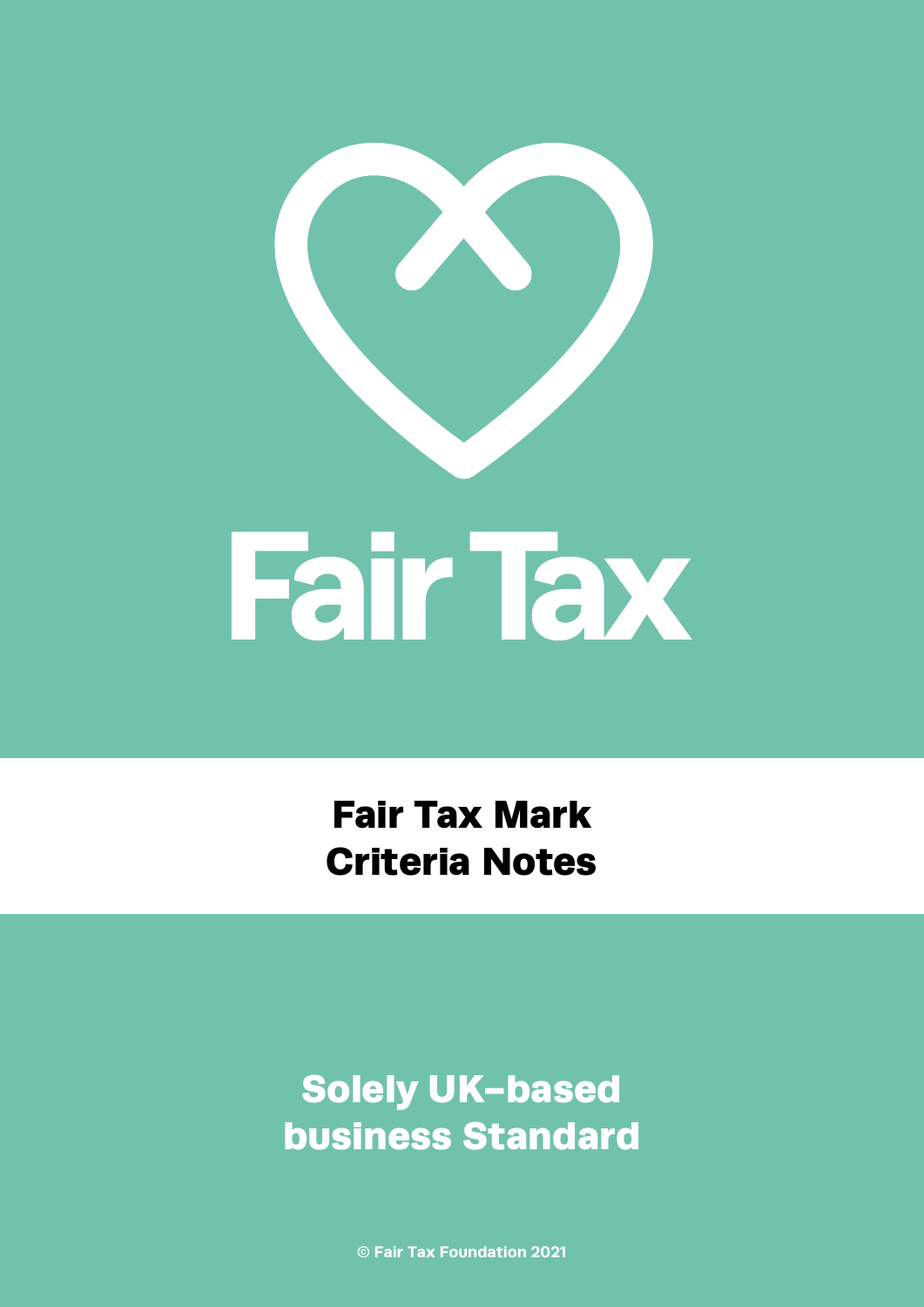## **Contents**

| $\mathsf{L}% _{0}\left( \mathsf{L}_{0}\right) ^{\ast }=\mathsf{L}_{0}\left( \mathsf{L}_{0}\right) ^{\ast }$ | Foreword                                           | 3                         |
|-------------------------------------------------------------------------------------------------------------|----------------------------------------------------|---------------------------|
|                                                                                                             | Principles behind the Fair Tax Mark                | $\ensuremath{\mathsf{3}}$ |
|                                                                                                             | Tax and the bottom line                            | $\overline{A}$            |
|                                                                                                             | The development process                            | 5                         |
|                                                                                                             |                                                    |                           |
| $\prod$                                                                                                     | Introduction                                       | 6                         |
|                                                                                                             |                                                    |                           |
| III.                                                                                                        | Assessment criteria                                | $8\,$                     |
|                                                                                                             | Part 1: Transparency                               | $\,8\,$                   |
|                                                                                                             | Report and accounts<br>1.                          | $\,8\,$                   |
|                                                                                                             | 2.<br>Company activity                             | $\,8\,$                   |
|                                                                                                             | 3.<br>Trading location                             | $\Theta$                  |
|                                                                                                             | Beneficial ownership<br>4.                         | $\Theta$                  |
|                                                                                                             | 5.<br>Management                                   | 10                        |
|                                                                                                             | Part 2: Tax rate, tax avoidance and tax disclosure | 11                        |
|                                                                                                             | 6.<br>Tax policy                                   | 11                        |
|                                                                                                             | 7.<br>Average current tax rate                     | 12                        |
|                                                                                                             | 8.<br>Numerical reconciliation                     | 12                        |
|                                                                                                             | 9.<br>Narrative reconciliation                     | 13                        |
|                                                                                                             | 10.<br>Deferred taxation                           | 14                        |
|                                                                                                             | 11.<br>Directors' remuneration                     | 14                        |
|                                                                                                             |                                                    |                           |
| IV.                                                                                                         | Fair Tax Mark scorecard                            | 15                        |
|                                                                                                             |                                                    |                           |
| V.                                                                                                          | Fair Tax Mark technical committee                  | 17                        |
|                                                                                                             |                                                    |                           |
| VI.                                                                                                         | About the Fair Tax Mark                            | 18                        |
|                                                                                                             |                                                    |                           |
| VII.                                                                                                        | References                                         | 19                        |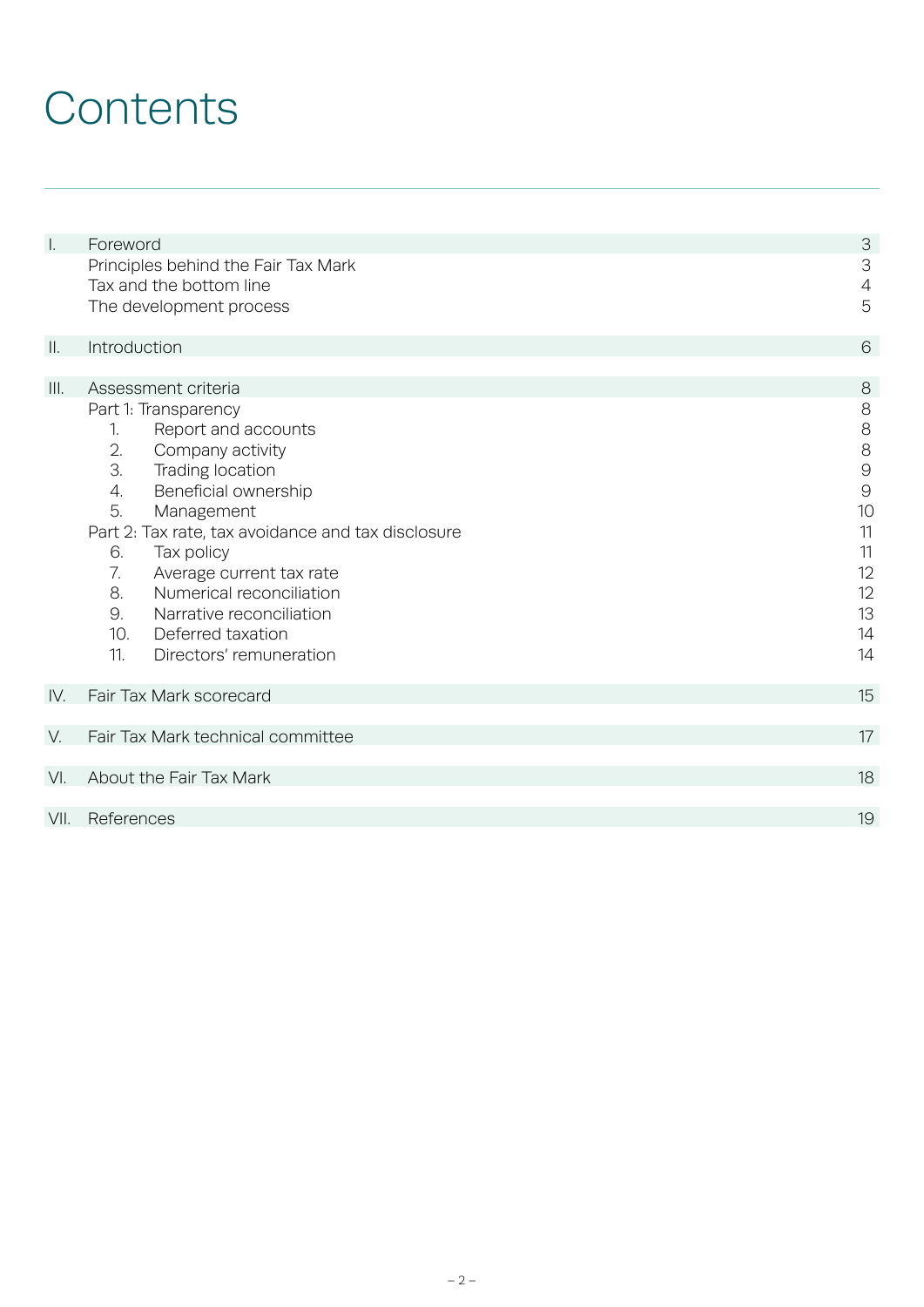## I. Foreword



**This Solely UK-based business Standard was first released in 2014. Redesign and minor amends undertaken April 2019 and spring 2021.**

## **Placing business at the heart of society**

Tax is an issue whose time has come.

In November 2013, the Institute of Business Ethics reported that:

*"Worries about tax avoidance have shot to the top of public concerns about business behaviour, replacing executive remuneration by a wide margin, according to the latest survey of public opinion conducted for the Institute of Business Ethics by IPSOS Mori." 1*

The Fair Tax Mark, which has grown out of the campaign for greater corporate tax fairness that has been supported by a wide range of NGOs, civil society organisations, trades unions and churches, reflects that concern.

However, in addition to outlining a code of corporate ethics when it comes to tax, we encourage and reward the use of these principles when they are put into practice.

That's our reason for being and what is unique about what we do. In that sense we are ahead of the curve on this issue because nothing like the Fair Tax Mark has existed until now.

### **Principles behind the Fair Tax Mark**

The Fair Tax Mark's guiding principles when it comes to corporation tax are that:

- a business / organisation should pay the right amount of tax (but no more) in the right place at the right time, according to the spirit of the law of the jurisdiction in question;
- a business / organisation should be able to be held to account on its tax behaviour by the public, based on the disclosure of sufficient information.

It should be noted that we are not alone in thinking that these issues are important. The principles we are promoting directly relate to two of the seven tax principles that the CBI promotes, which say:

- UK businesses should only engage in reasonable tax planning that is aligned with commercial and economic activity and does not lead to an abusive result;
- [Firms should] seek to increase public understanding in the tax system in order to build public trust in that system, and, to that end:
	- *they should consider how best to explain more fully to the public their economic contribution and taxes paid in the UK;*
	- *this could include an explanation of their policy for tax management, and the governance process that applies to tax decisions, together with some details of the amount and type of taxes paid.2*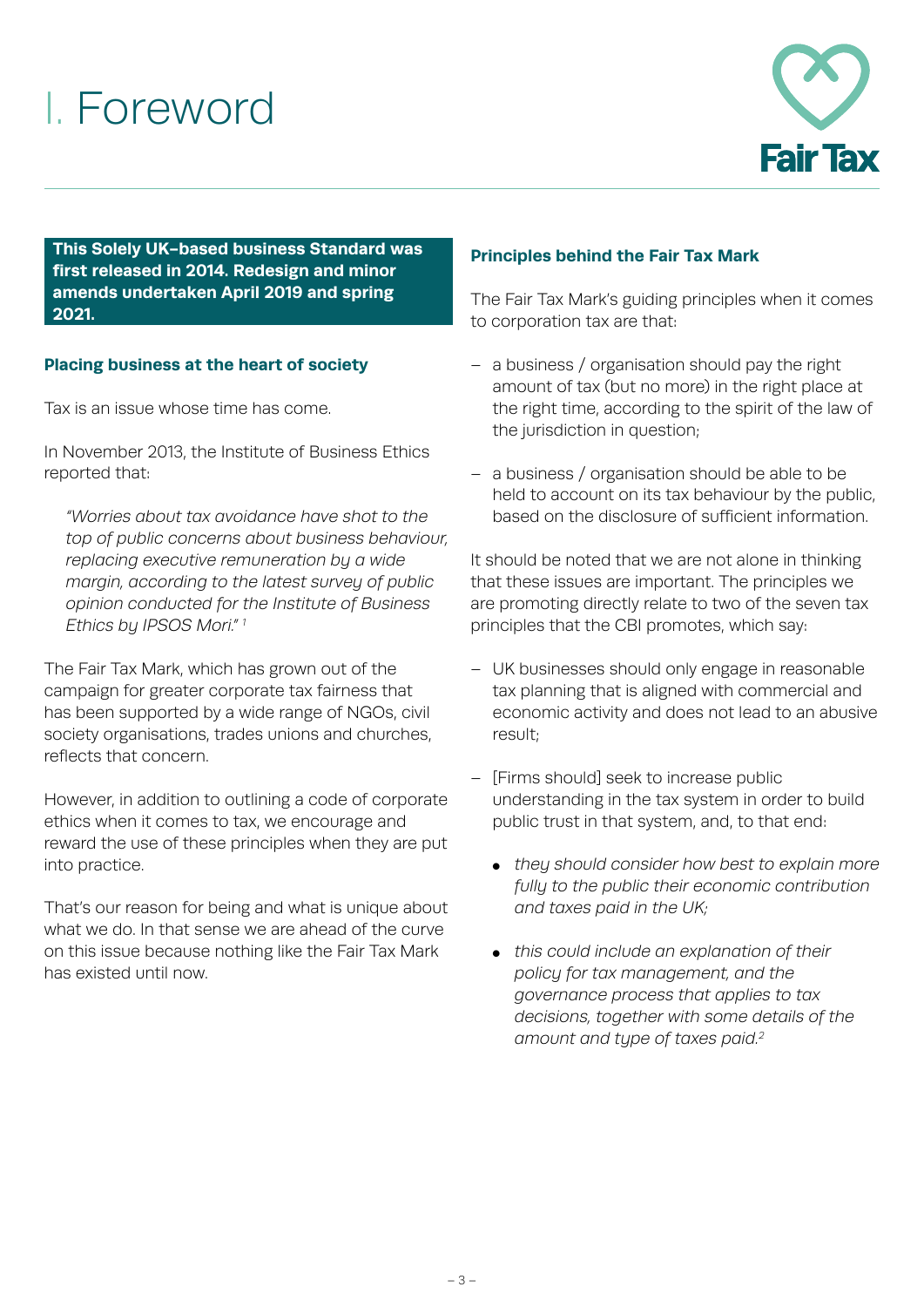Businesses with the Fair Tax Mark bring these aspirations to life and seek to:

- pay the right amount of tax (but not more) in the right place at the right time. By following the spirit and not just the letter of the law, using only legitimate reductions, and not abusing tax havens or avoidance schemes;
- set the standard for transparency. By publishing their profit and loss statement even if not required to do so by law, reporting economic activity and taxes in different countries (if applicable) and explaining tax charges clearly;
- lead the pack on responsibility. By committing publicly to responsible tax practices and disclosing the supporting information as required.

### **Tax and the bottom line**

Tax contributions are a key part of the wider social and economic contribution made by business, helping the communities in which they operate to deliver valuable public services and build the infrastructure that paves the way for growth.

More and more business now recognise that they need to consider their triple bottom line, and now manage and account for their social and environmental impacts, as well as their conventional economic impacts.

The founders of the Fair Tax Mark have advocated for this broader approach for some time; in 2006, they were key contributors to a flagship publication on tax and corporate responsibility<sup>3</sup> which did much to advance the issue and concluded that:

- there is increasing attention and importance being given to the wider economic impacts that companies have on their stakeholders;
- the interests and involvement of stakeholders in the debate about corporate tax policies and planning is transforming the agenda from one driven primarily by the observance of legal and financial standards, to one focused on economic accountability to stakeholder groups;
- a significant barrier to the integration of corporate responsibility principles into tax policies and planning is the cultural framing of tax as a specialist, technical and non-core business activity; and
- increased transparency of corporate approaches to tax is primarily an opportunity to build more robust tax strategies and to generate greater confidence among stakeholders.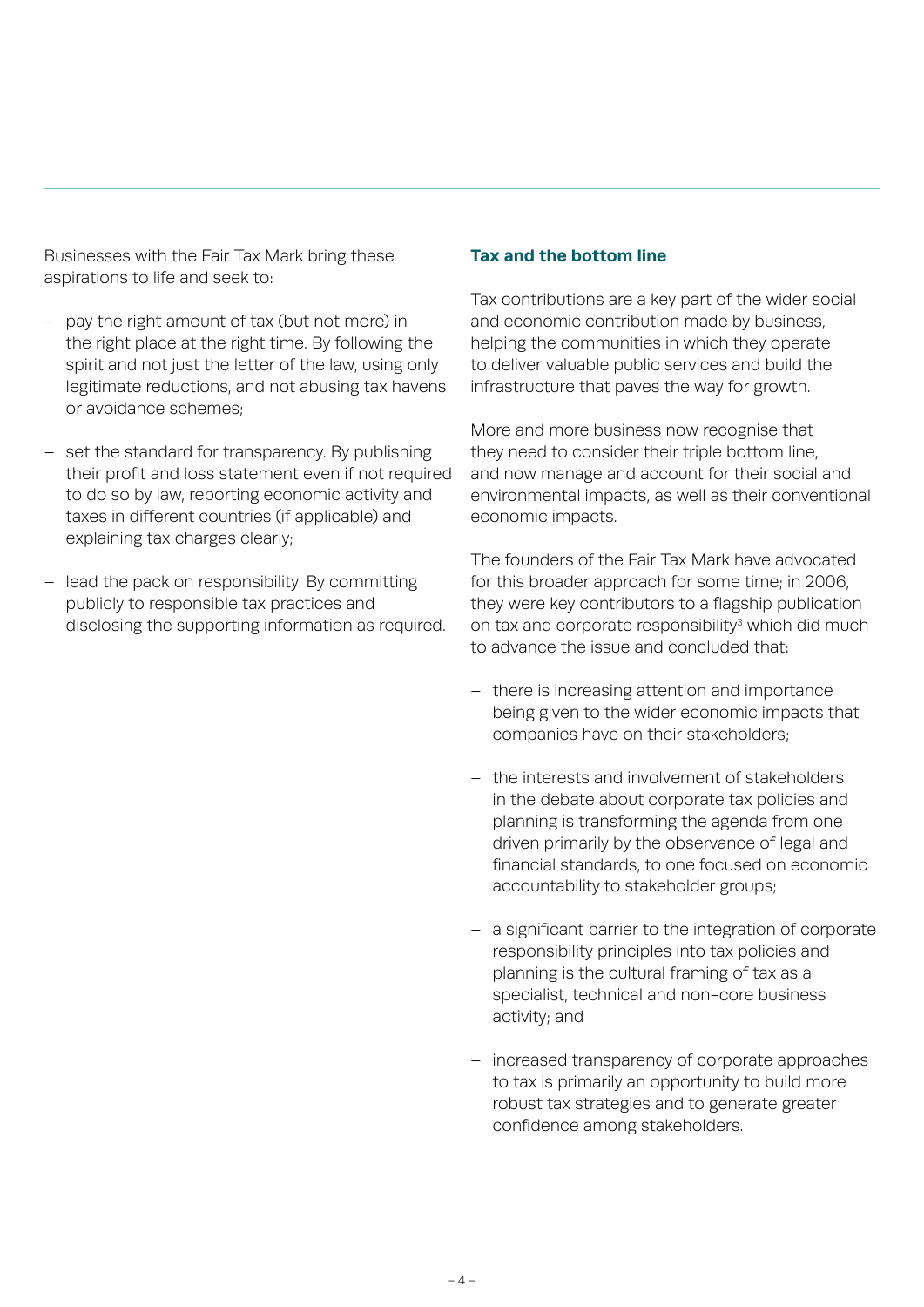

These conclusions are now widely accepted across the political spectrum, and have informed the Fair Tax Mark's mission and purpose, which is to:

- encourage the development by companies (and other organisations) of robust tax strategies that reflect sound corporate governance principles, fair play, integrity and an approach to business that all stakeholders can trust;
- champion open and honest reporting of the implementation of these policies, which should be delivered in a readily accessible and (where possible) non-technical manner;
- strengthen trade with companies that adopt such progressive strategies.

By doing so we are unambiguously seeking to boost the fortunes of those companies that pay fair tax and are transparent and fully accountable about it. For us, this is evidence that they are good corporate citizens who are willing to pay their way in the world for the benefit of the common good, of which they form a valuable part. We are unashamed about that: doing the right thing should pay a return to those who lead progressive change.

#### **The development process**

The UK-only Fair Tax Mark criteria have been devised in a process that has taken more than a year of research and consultation. This has involved a broad range of stakeholders including civil society NGOs, business representatives and industry practitioners. Input has also come from our group of independent technical advisors drawn from academia and the professions.

Further information at Fair Tax Foundation, Holyoake House, Hanover Street, Manchester, M60 0AS

Website: www.fairtaxmark.net Phone: +44 (0)161 250 6595 Email: info@fairtaxmark.net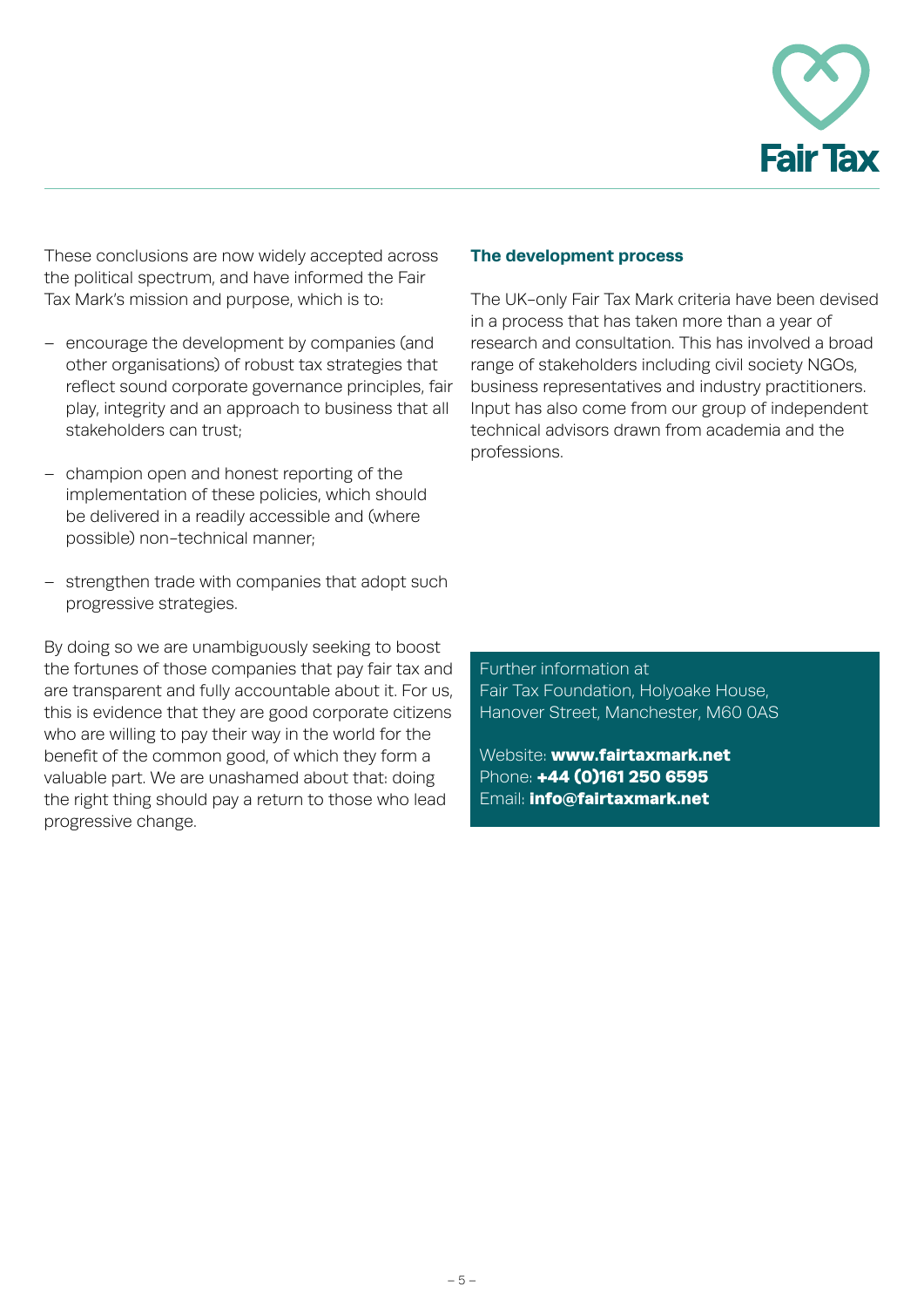## II. Introduction

These criteria notes provide guidance on our Solely UK-based business Standard. It sets out what we are seeking to measure, and why.

Companies are awarded points for meeting each criterion, up to a potential total score of 20 points.

Companies can achieve a Fair Tax Mark by scoring on or above the threshold of 13 points. However, in future years this may be raised, as the methodology and learning evolves.

The overall assessment is split into two parts:

- transparency;
- tax rate, tax avoidance and disclosure.

Note: in 2017 we developed a separate standard for small business (turnover of £1 million or less) that trade exclusively from the UK. This takes account of the lighter reporting standards they are generally required to adhere to, and changes to company law that were progressed at this time.

### **Aims and benefits of the Fair Tax Mark**

The Fair Tax Mark is about acknowledging, assuming responsibility for and being transparent about the impact of a company's taxation decision-making and policy.

The Fair Tax Mark is an indication that a business is accountable to a range of stakeholders when it comes to tax.

As such, the Fair Tax Mark is a recognition that tax is more than a quantitative issue about the amount of tax paid; it is also an issue of qualitative importance and central to business culture and practice.

The basic premise of the Fair Tax Mark is that a Fair Tax business or organisation:

- has adopted a fair tax policy that suggests that it is seeking to pay the right amount of tax (but no more) in the right place at the right time, where 'right' means that the economic substance of the transactions undertaken coincides with the place and form in which they are reported for taxation purposes;
- is transparent about who owns it, what it does and where it is:
- provides sufficient accounting data to suggest that its fair tax policy has been put into practice.

The Fair Tax Mark criteria support responsible business in two ways: they help protect an organisation from reputational and financial risk, at the same time as projecting an image of openness, honesty and trustworthiness to consumers, employees and investors.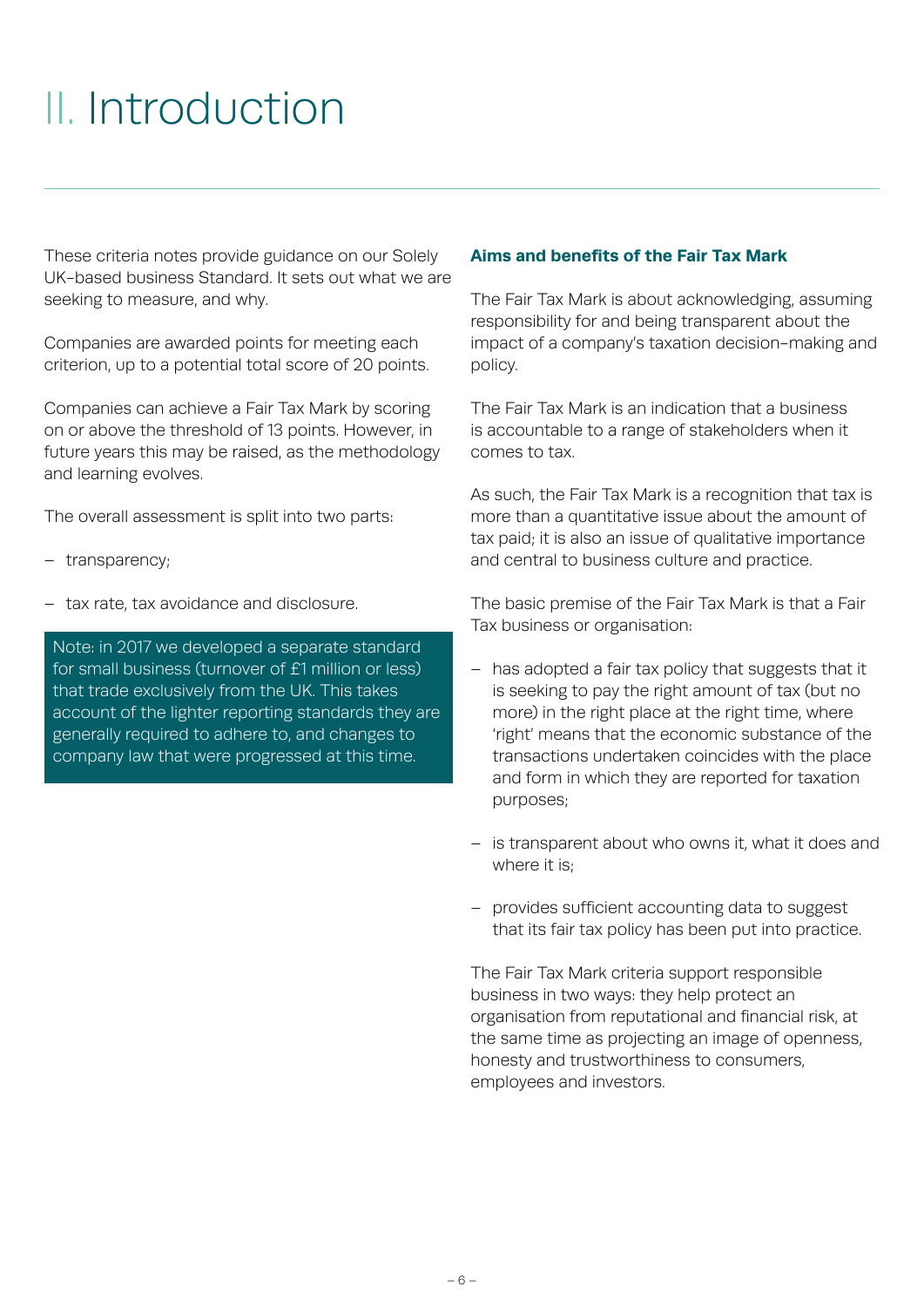

This Solely UK-based business Standard has been designed for use by:

- UK limited companies, co-operatives and plcs. It is not suitable for sole traders and partnerships that do not put their accounts on public record. Nor is it suitable for limited liability partnerships where the owners pay the tax for the business and so no tax declaration is made by the organisation;
- companies that solely trade from the UK;
- companies that do not use tax havens (including for employee benefit trusts etc.).

Note: Companies that have made losses over multiple years will be assessed on a case-by-case basis.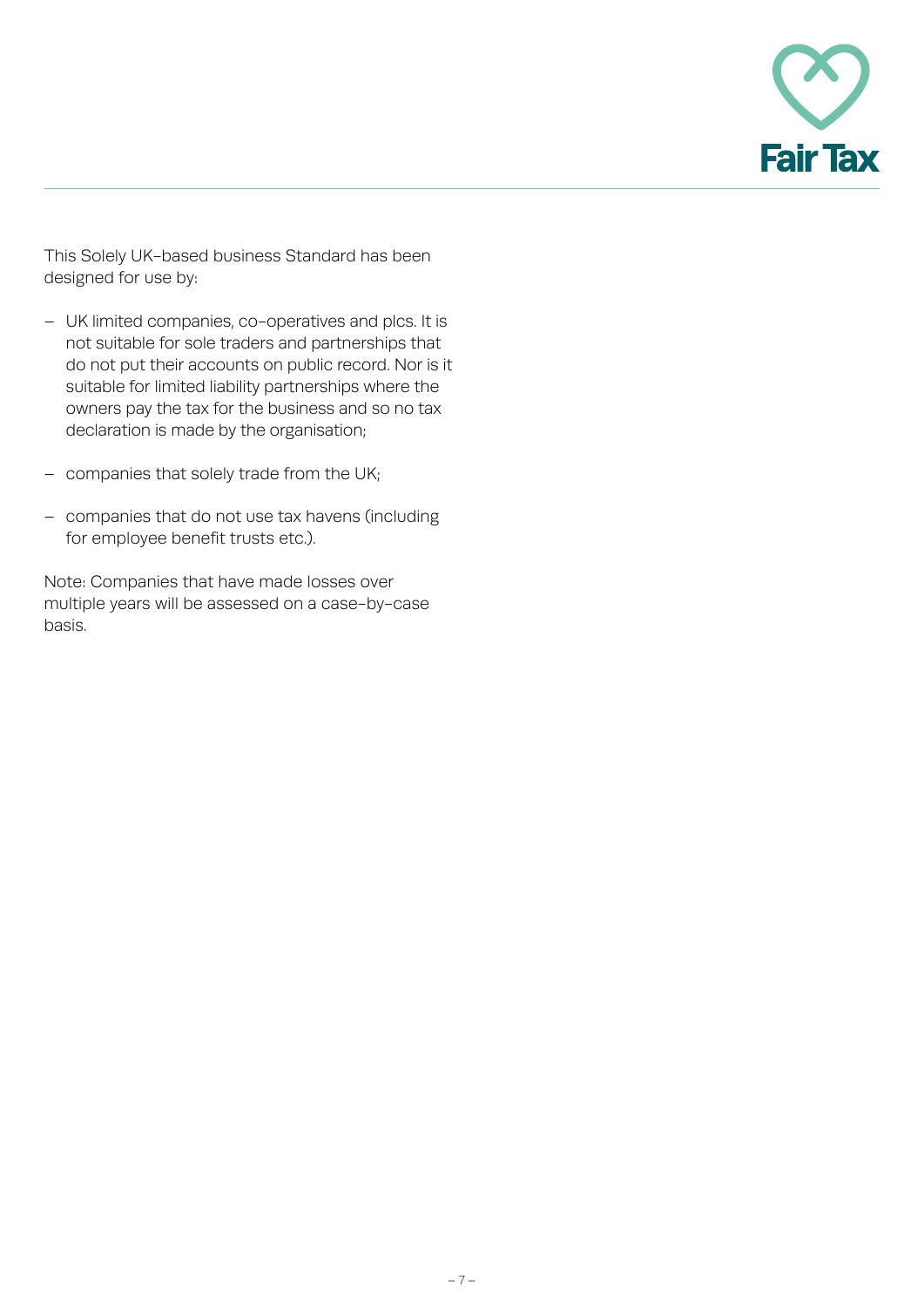## III. Assessment criteria

This section explains the assessment criteria used in the Solely UK-based business Standard scorecard (set out in section IV).

### **Part 1: Transparency**

Each criterion in this section is worth one point.

### **1. Report and accounts.**

### **Question [one point available]:**

Does the company publish a full set of accounts (i.e. including a profit and loss account and notes), even if not required to do so by law?

### **Purpose**

This criterion ascertains whether or not a business places on public record the full set of accounts (rather than abbreviated accounts) that it is required to give to its shareholders. Usually this would involve the accounts submitted to Companies House, but exceptions can be made where a company permanently uploads its full accounts to its website.

If the business does not publish its accounts in any of the above ways (or is against this), the information required to award a Fair Tax Mark is not available and the assessment cannot continue.

## **Information required**

Please attach a copy of the most recent financial statements or accounts of the business.

### **2. Company activity.**

### **Question [one point available]:**

Is there clear evidence of what the company does either within its accounts or on an easily identifiable website that it runs?

### **Purpose**

This criterion assesses whether it is possible to find out what a business does. The amount of public information required by law on this issue is very limited. However, it is difficult to form any objective opinion on a business, its accounts and its tax payments without a good idea of what the business actually does. There needs to be sufficient information to understand the nature of the company's trade.

#### **Information required**

Evidence of what the business does. This might be obtained from:

- website;
- advertising or brochures.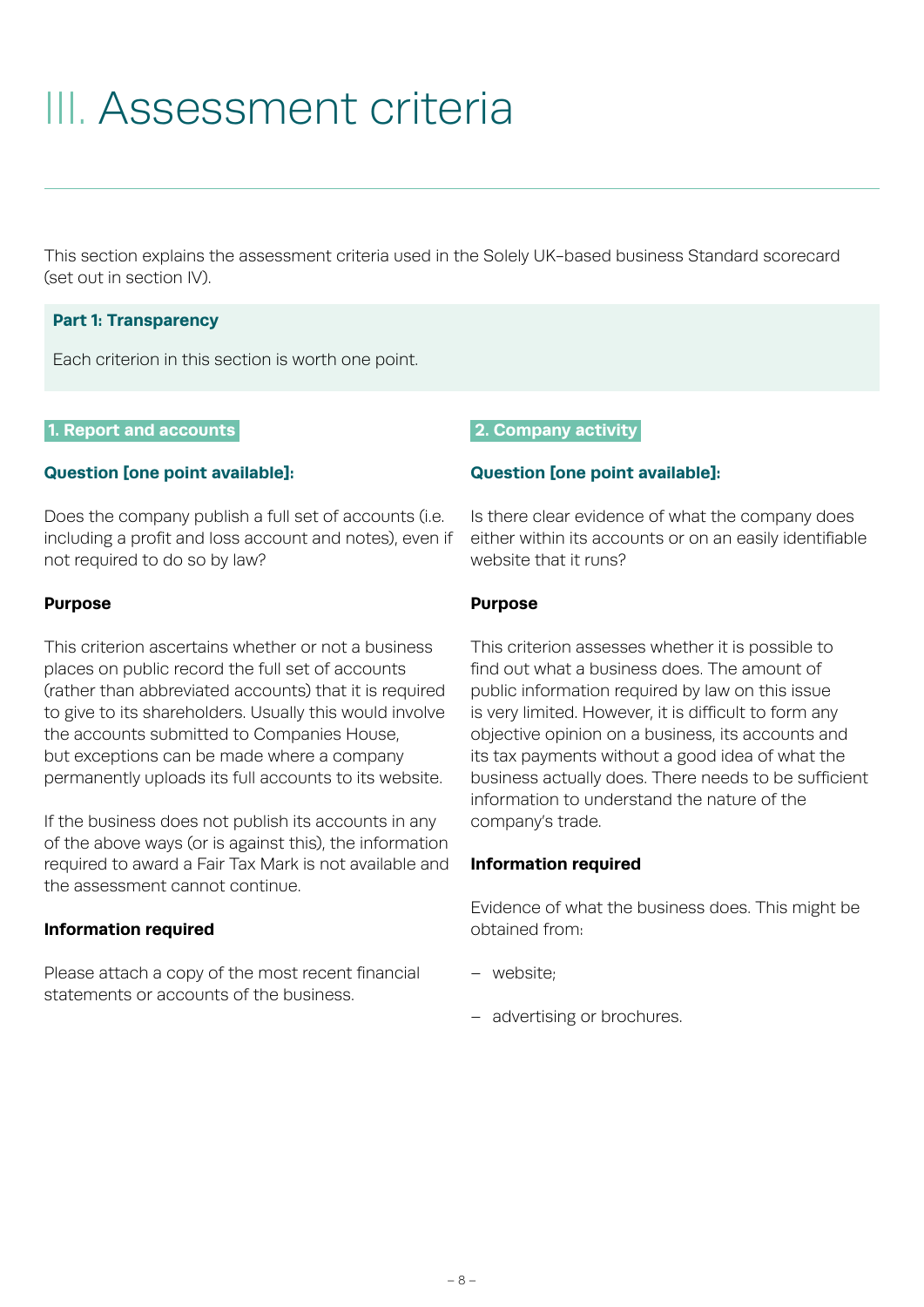

## **3. Trading location.**

### **Question [one point available]:**

Is there clear reference to a trading address (as opposed to a registered office), or a statement that they are the same in the accounts or on a company website?

### **Purpose**

This criterion assesses whether it is possible to clearly identify the company's place of trading. The only address that a business has to record on public record is that of its registered office, but in many cases it does not trade from that address. Unless information on where it actually trades from is made available in its accounts, it can be very difficult to find out where a business might be contacted, contravening the principles of transparency.

#### **Information required**

Evidence of the address at which the business trades if distinct from registered address.

This might be obtained from:

- website;
- advertising or brochures;
- directories.

#### **4. Beneficial ownership .**

## **Question [one point available]:**

Is it clear who the ultimate beneficial owners of all shareholdings of more than 10% in the company are, either from statements in the accounts or at Companies House?

#### **Purpose**

This criterion assesses whether it is possible to ascertain who ultimately benefits from the trade a company undertakes. Beneficial ownership is a core transparency issue because public knowledge of the people behind a business reduces the risk of fraud and tax evasion. It is also vital to the establishment of a relationship of trust that is the precondition of a successful market economy.

### **Information required**

Evidence of the names and addresses of the ultimate beneficial owners of the business. Each person owning more than 10% must be clearly identified and if the owner is a company or trust, the ownership must be traced through that company or trust to the real people who benefit from those entities until the beneficial ownership of the business is made clear. The required evidence might be obtained from:

- website;
- advertising or brochures;
- directories;
- annual return form of the company submitted to Companies House.

#### Exception

Some companies such as co-operatives and community interest companies may operate under different ownership structures, where many members ultimately own them or their 'share' capital does not represent ownership. In these cases, if the business is transparent about its ownership structure then it may be judged as fulfilling this criterion.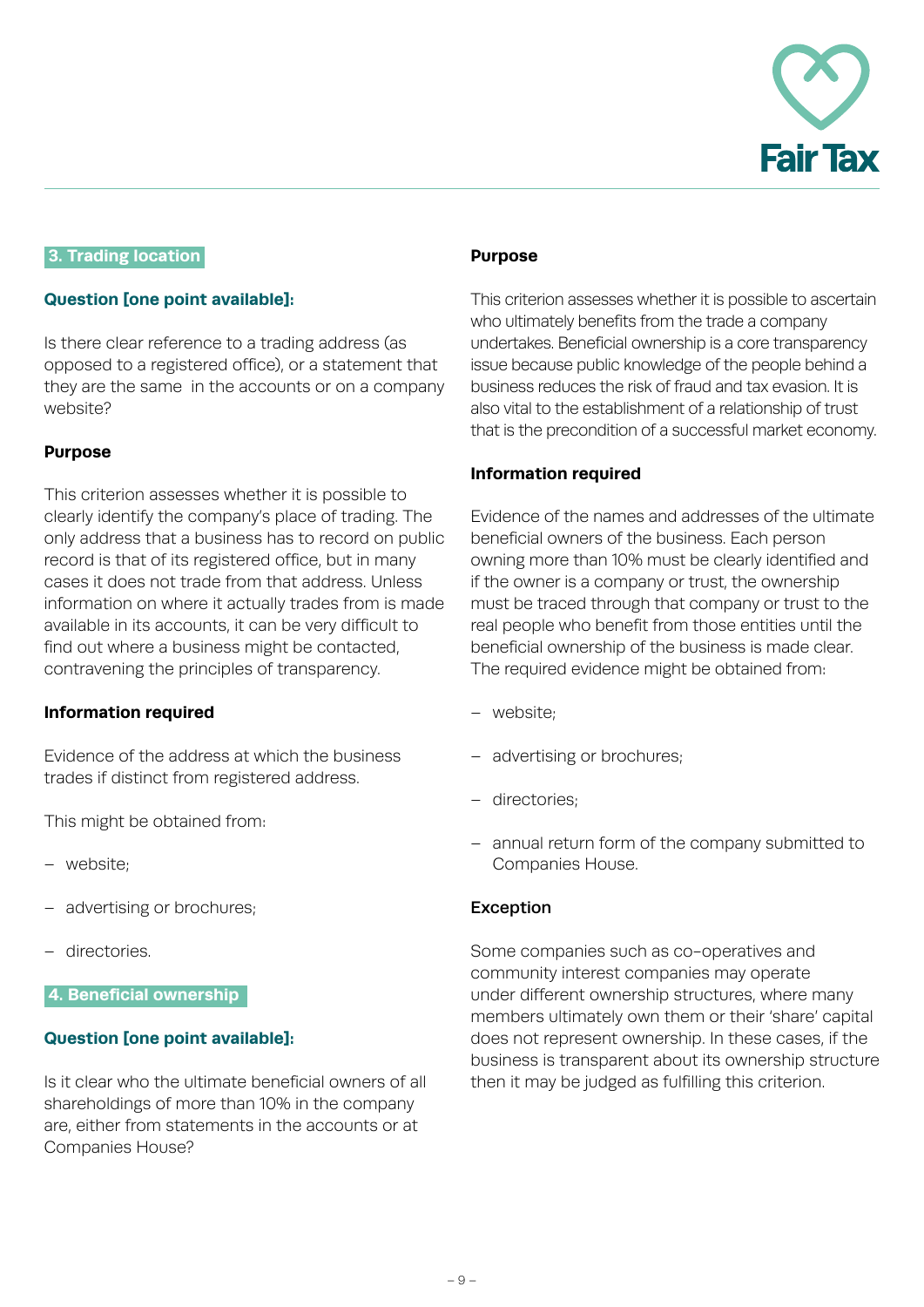#### **5. Management.**

## **Question [one point available]:**

Are the names and addresses of all directors provided either in the accounts or at Companies House or on another public register?

### Purpose

This criterion assesses whether it is possible to ascertain who manages a business. This is another core transparency issue as directors are responsible for ensuring a business fulfils its legal obligations. Knowing there are people who can be both identified and trusted is vital so that a business can be held fully to account for its actions.

### Information required

Evidence of the names and addresses of the real directors of the business is required. The names given must not just be those legally recorded as being directors, but also those who are used to giving instruction to those directors if this is the case. The required evidence might be obtained from:

- website;
- advertising or brochures;
- directories;
- annual return form of the company submitted to Companies House.

Note: where directors have not disclosed addresses due to the risk of violence or intimidation, this will be factored into scoring.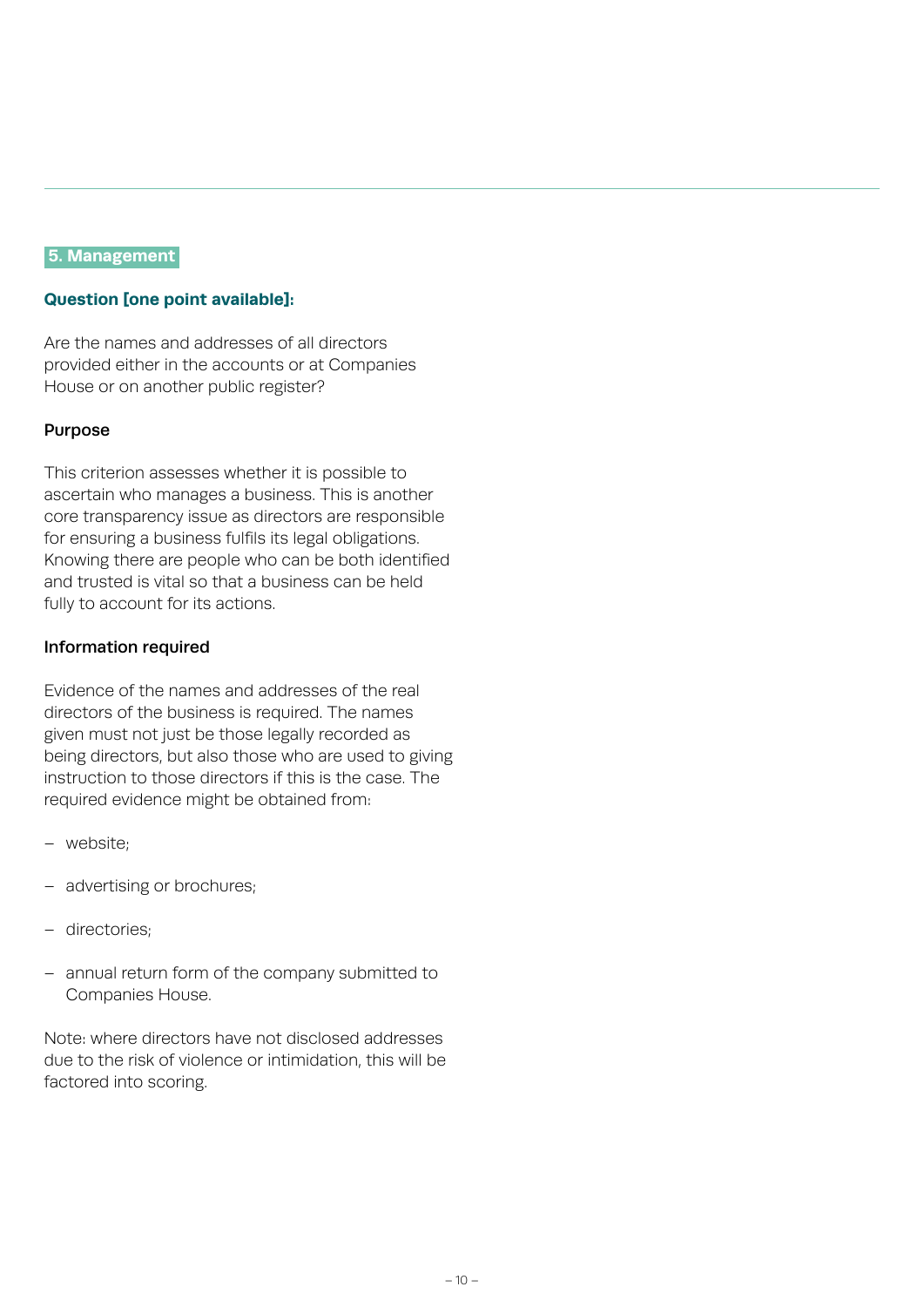

#### **Part 2: Tax rate, tax avoidance and tax disclosure**

Whilst the Fair Tax Mark rewards business for paying close to the headline rate and making a fair contribution to society, it also recognises (and is careful not to penalise) the fact that businesses are also allowed various allowances and reliefs that may reduce their effective rates over a number of years.

To this end, the Fair Tax Mark puts a major emphasis on the way a business explains its tax rate, awarding points for well-communicated numerical and narrative explanations of the tax charge regardless of the actual rate.

#### **6. Tax policy.**

### **Question [five points available]:**

Does the company have a tax policy either on its web site or referred to in its accounts? (one point)

Does that tax policy say that the company will not (two points for each):

- abuse tax havens?
- undertake tax avoidance e.g. by using artificial or abusive transactions to reduce taxes paid?

#### Purpose

This criterion assesses whether it is possible to discern what the business objectives are with regard to tax, and rewards the statements for their content and aims. Every business operates a tax policy, even if it is implicit and has never explicitly recorded it. However, few businesses publicly state what their policy is and that means that in this vital area few can explain fully their motivations for certain decisions, nor can they be held to account.

#### Information required

A clear statement of tax policy and clarity on:

- $-$  the intention not to abuse tax havens;<sup>4</sup>
- the intention not to structure transactions artificially or abusively for the purpose of avoiding tax.

Ideally the policy would be detailed in the annual Report and Accounts and cover some or all of the points below. However, having clear statements on a website will be judged sufficient to fulfil the criterion.

Model tax policy notes would include a company's commitment:

- not to maintain any type of connection to tax havens when this is not a legitimate trading activity with the purpose of serving the local community;
- not to use marketed tax avoidance schemes requiring disclosure under DOTAS regulations (Disclosure Of Tax Avoidance Schemes);
- not use any arrangement that might fall foul of the General Anti-Abuse Rule;
- not to use Employee Benefit Trusts located in tax havens;
- not to structure remuneration in a way that potentially falls foul of the IR35 or disguised remuneration rules.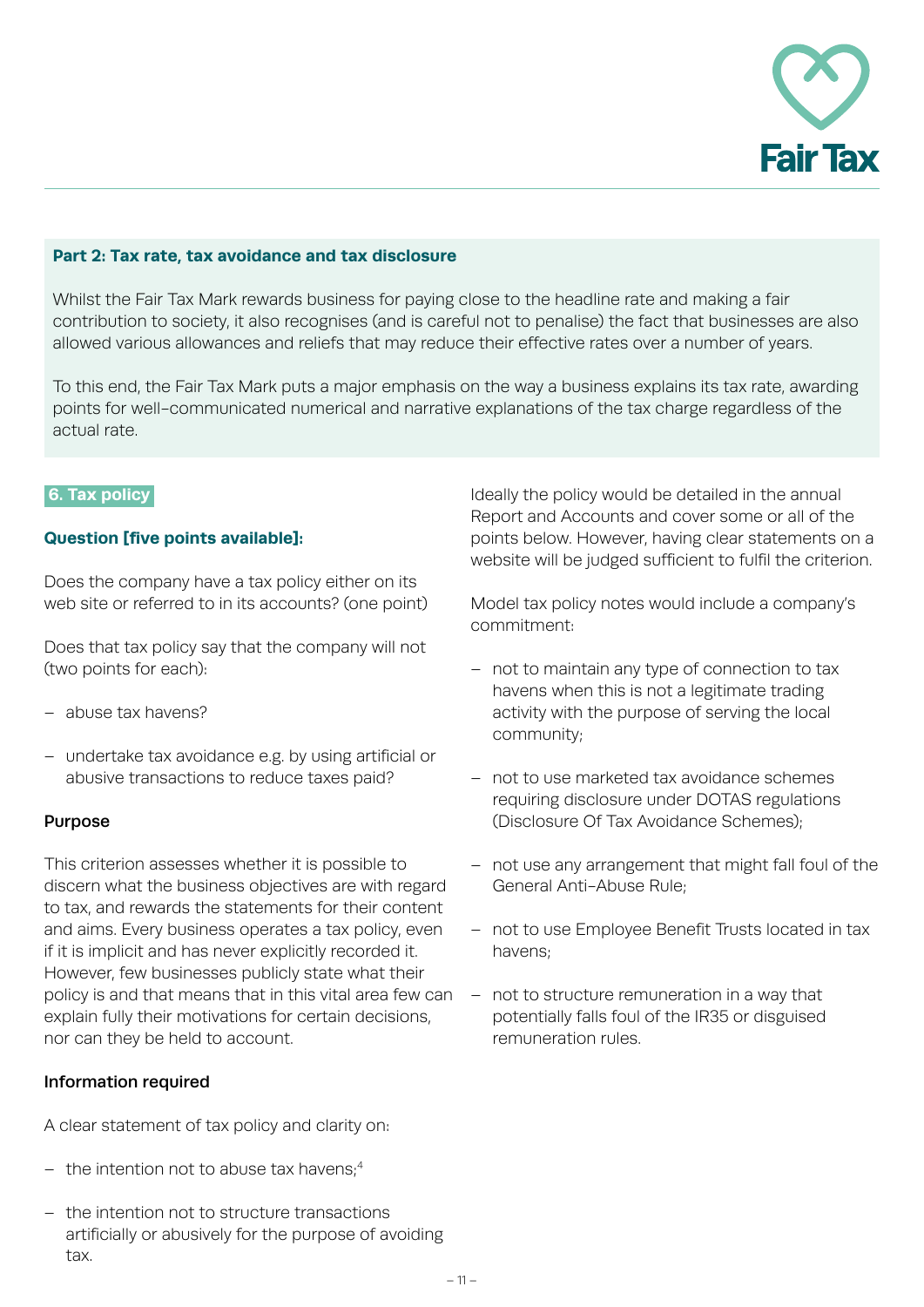#### **7. Average current tax rate.**

### **Question [four points available]:**

Is the company's average current tax rate within one percentage point (four points awarded), 1-3% (three points), 3-5% (two points) or 5-7% (one point) of the expected headline rate?

This question scores a maximum of four, but two bonus points are available if the company explains its tax position well by scoring above four points in questions 8, 9 and 10 (when combined).

### Purpose

This criterion assesses the current tax rate that a company is paying and how that compares over time to the expected headline rate.

#### Information required

The company's total tax charges over the previous four years, split into current and deferred tax charges.

## Exception

If there are years in which the business makes a loss, the expected headline rate can be dropped to 0% for those years.

#### **.8. Numerical reconciliation.**

#### **Question [two points available]:**

Does the company provide a numerical tax reconciliation of its actual current tax charge to the current tax charge that might be expected for the year at the tax rate applying to the profits of the company?

*Note: A bonus point may be added if at least 75% of the reconciling items are precisely described e.g. using such phrases as 'The impact of capital allowance claims' or 'Reduced tax owing on capital gains arising'. Terms such as 'Other' or 'Losses' (without explanation being given) do not qualify in this respect.*

## Purpose

This criterion assesses whether it is possible to understand a business' tax liability using its numerical explanation.

A business will not always pay an amount in corporation tax equivalent to the current headline tax rate multiplied by its declared profits before tax. There are many and varied reasons for the differences that arise, from tax allowances for capital investment and research and development through to the expenses that may be disallowed for tax purposes (e.g. those relating to business entertaining expenditure).

If a business' tax liability is to be properly understood, the difference between the tax that might be expected to be paid in a period and the tax actually due for that period must be explained in a clear and transparent manner.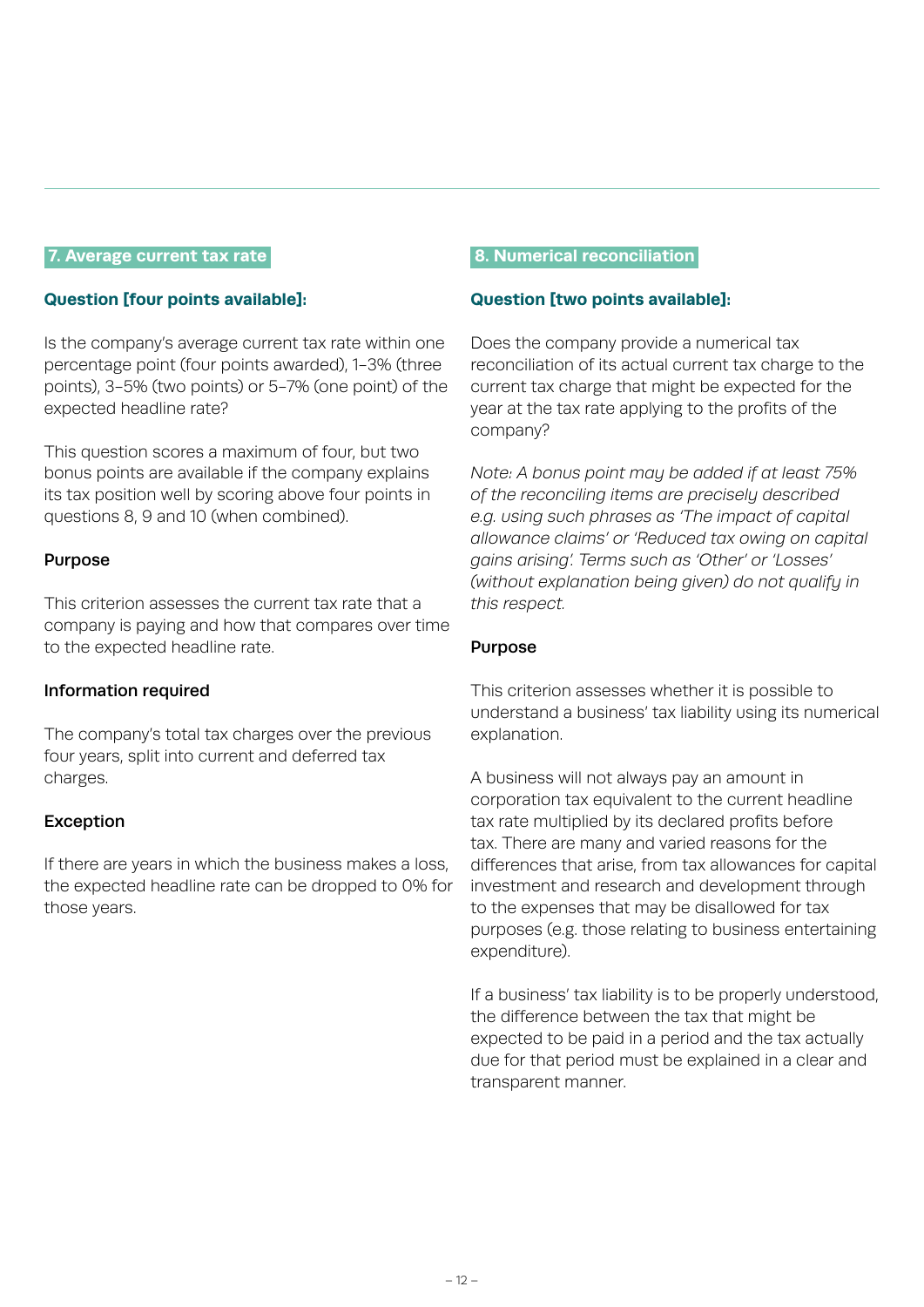

## Information required

A numerical tax reconciliation note should be included in the accounts, which explains in sufficient detail the difference between the current reported accounting profits and the current tax rate. The reconciliation should be specific in the matters it refers to and not rely on vague descriptions. To this end, at least 75% of the reconciling items should be precisely described e.g. using such phrases as 'The impact of capital allowance claims' or 'Reduced tax owing on capital gains arising'. Terms such as 'Other' or 'Losses' (without explanation being given) do not qualify in this respect.

## Exception

If the company has made a loss in previous years and only pays a low rate of tax in the current year as losses are carried forward, a full reconciliation note may not be needed. If this is the case, an explanation of how the losses affect the current rate is required to fulfil the criterion.

#### **.9. Narrative reconciliation.**

### **Question [one point available]:**

Does the company provide a written explanation as to why its current tax charge differs from the charge expected for the year at the tax rate applying to the profits of the company?

## Purpose

This criterion assesses whether it is possible to gain further insight into a business' tax liability; with a narrative explanation as to why the company did not pay the required rate of tax in the year, if that was the case. It provides further explanation to the numerical reconciliation of the tax note referred to above.

### Information required

A narrative explanation should be included in the accounts, which explains in sufficient detail the difference between the current reported accounting profits and the current tax rate. This should refer to all the major items in the numerical reconciliation noted above and explain why they have arisen and what their consequences might be. The reconciliation should be specific in the matters it refers to and not rely on vague descriptions.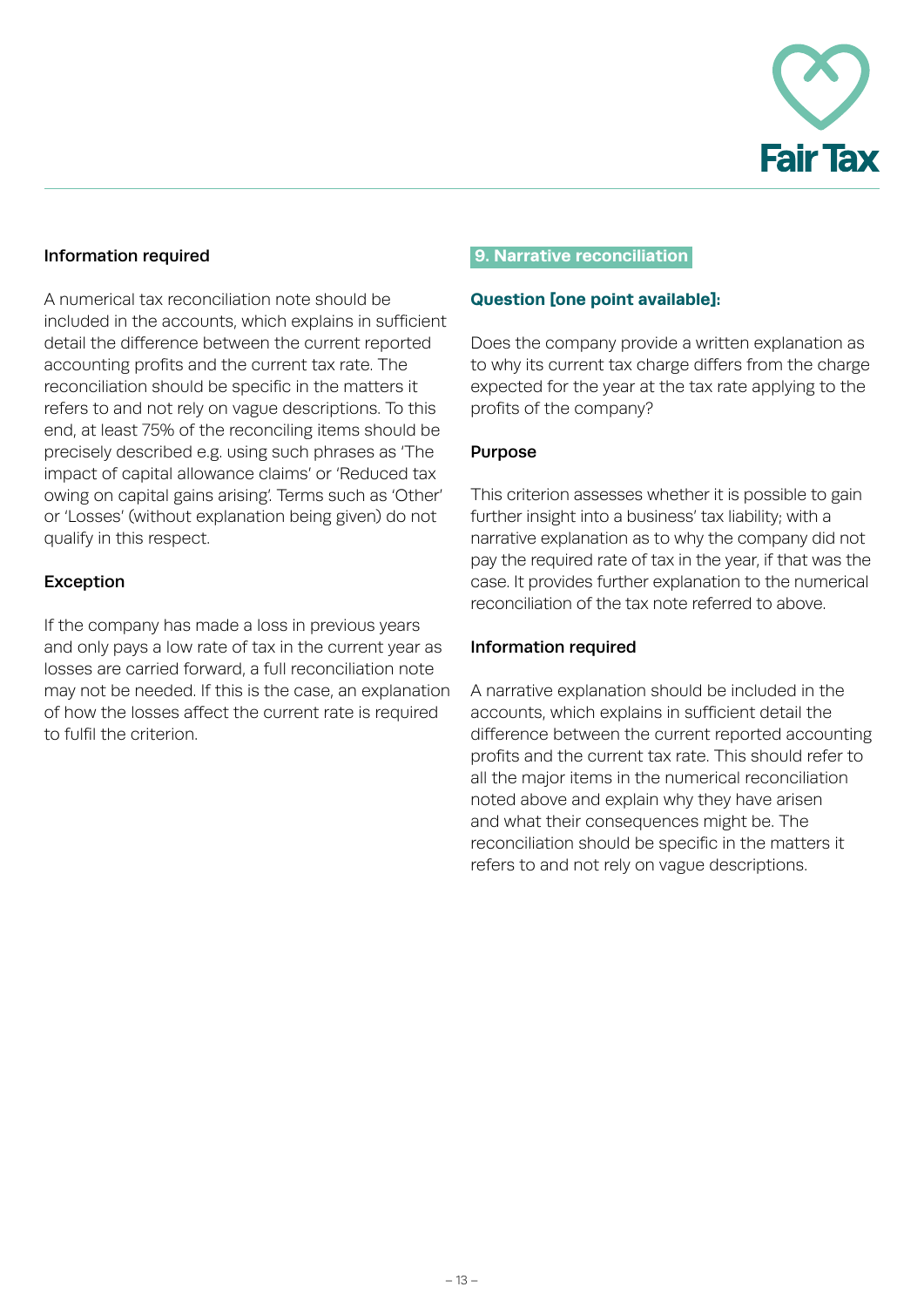## **10. Deferred taxation.**

#### **Question [two points available]:**

Does the company have a deferred tax note with accompanying narrative explanation explaining why deferred tax provisions or assets have arisen in the period, how the balance of those assets or liabilities is made up and when they are likely in practice to have an impact on the company's tax bill?

#### Purpose

This criterion assesses whether it is possible to gain insight into a company's deferred taxation. The current tax charge is the subject of questions 7 and 8. The tax charge in a set of accounts can, however, also include a deferred tax charge and a company may have deferred tax assets or liabilities on its balance sheet. Like the current tax charge, these need explanation if sufficient transparency is to be provided to ensure that the company's tax affairs can be properly understood.

#### Information required

A numerical analysis of the deferred tax charge for the period giving sufficient explanation of the reason for the deferred tax charge for the period; a narrative note providing further explanation of the deferred tax charge; a numerical analysis of the deferred tax asset or liability stating the reason why it has arisen; and a narrative note saying when the deferred tax asset or liability might have cash implication.

#### Exception

If the company does not have a deferred tax charge or deferred tax assets or liabilities it is automatically exempt from this criterion and can be awarded full points.

#### **11. Directors' remuneration.**

#### **Question [one point available]:**

Does the company disclose the total pay including bonuses of the company directors, with the highest paid director being disclosed separately?

#### Purpose

This criterion assesses whether it is possible to ascertain the total pay of directors, including separate disclosure of the payment made to the highest paid director.

The tax affairs of many small companies are intimately integrated into the tax affairs of their directors who are, in very many cases, also their beneficial owners. It is therefore activity relating to the taking of reward from the company that best indicates whether or not tax avoidance is taking place in a small company.

We have chosen not to award, or subtract, marks for the taking of reward from companies by way of dividends in lieu of salary because this arrangement is so commonplace and not at present subject to sanction (barring those rare cases subject to IR35).

However, we think it important that those using a company's accounts can form their own opinion on this matter. As such we place emphasis upon the availability of information on the salaries paid to directors, including the highest paid, as this allows such appraisal to take place. We stress, that in doing so we do little more than replicate good practice and company law.

#### Information required

The total salary reward cost of the directors of the company in the period with separate disclosure of the sum due to the highest paid director.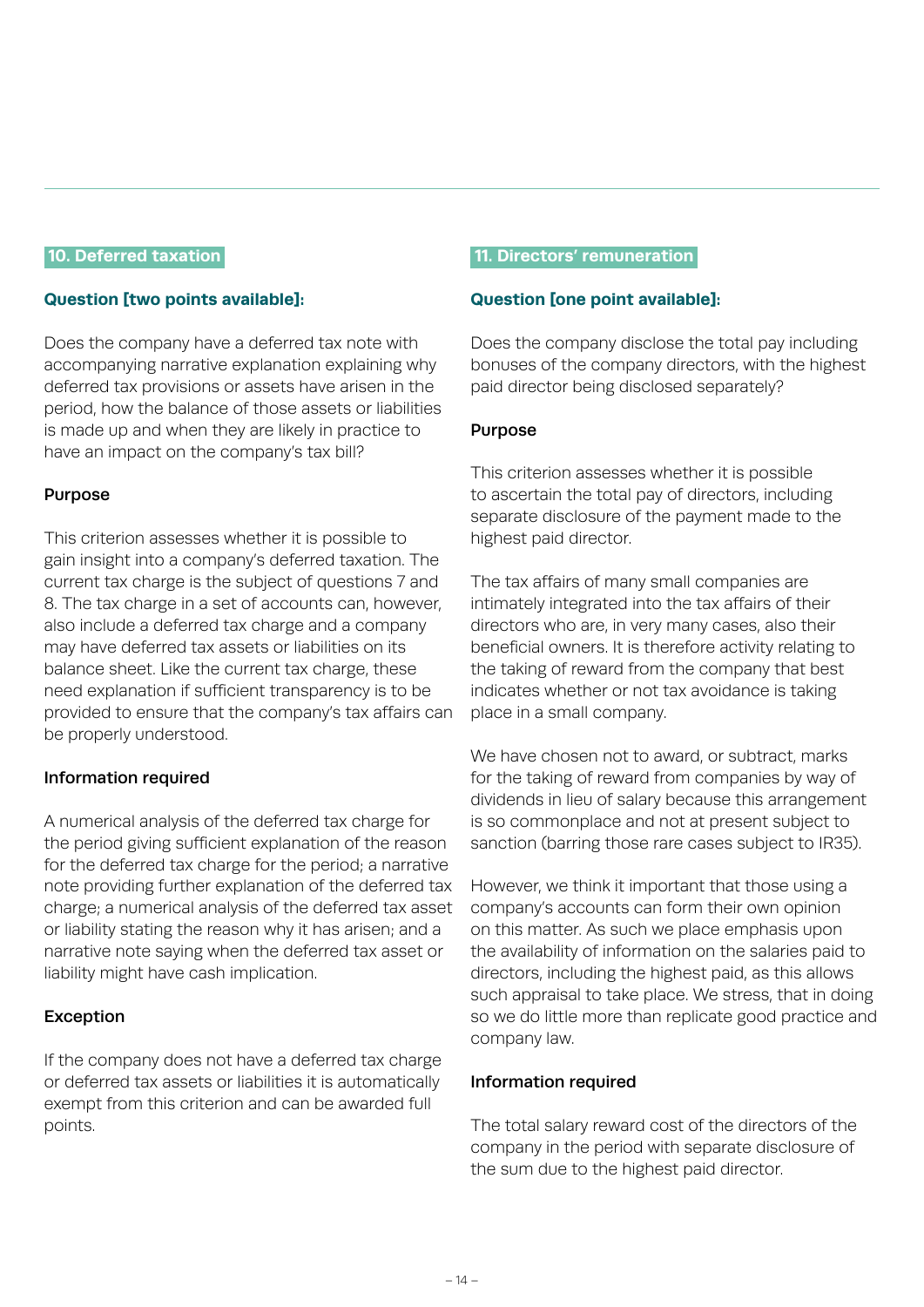# IV. Fair Tax Mark scorecard



| <b>Summary score card</b>                                                                                                                                                                 |               |                    |  |  |  |
|-------------------------------------------------------------------------------------------------------------------------------------------------------------------------------------------|---------------|--------------------|--|--|--|
| <b>Criteria</b>                                                                                                                                                                           |               | <b>Score Notes</b> |  |  |  |
| Transparency                                                                                                                                                                              |               |                    |  |  |  |
| 1. Does the company publish a full set of accounts<br>(even if not required to do so by law)?                                                                                             | $\frac{1}{2}$ |                    |  |  |  |
| 2. Is there clear evidence of what the company does<br>either within its accounts or on an easily identifiable<br>website that it runs?                                                   | $\frac{1}{2}$ |                    |  |  |  |
| 3. Is there clear reference to a trading address (as<br>opposed to a registered office), or a statement that<br>they are the same in the accounts or on a company<br>website?             | $\frac{1}{2}$ |                    |  |  |  |
| 4. Is it clear who the ultimate beneficial owners of<br>all shareholdings of more than 10% in the company<br>are, either from statements in the accounts or at<br><b>Companies House?</b> | $\ldots/1$    |                    |  |  |  |
| 5. Are the names and addresses of all directors<br>provided either in the accounts or at Companies House<br>or on another public register?                                                | $\frac{1}{2}$ |                    |  |  |  |
| Note: where directors have not disclosed addresses<br>due to the risk of violence or intimidation, this will be<br>factored into scoring.                                                 |               |                    |  |  |  |
| <b>Transparency subtotal</b>                                                                                                                                                              |               |                    |  |  |  |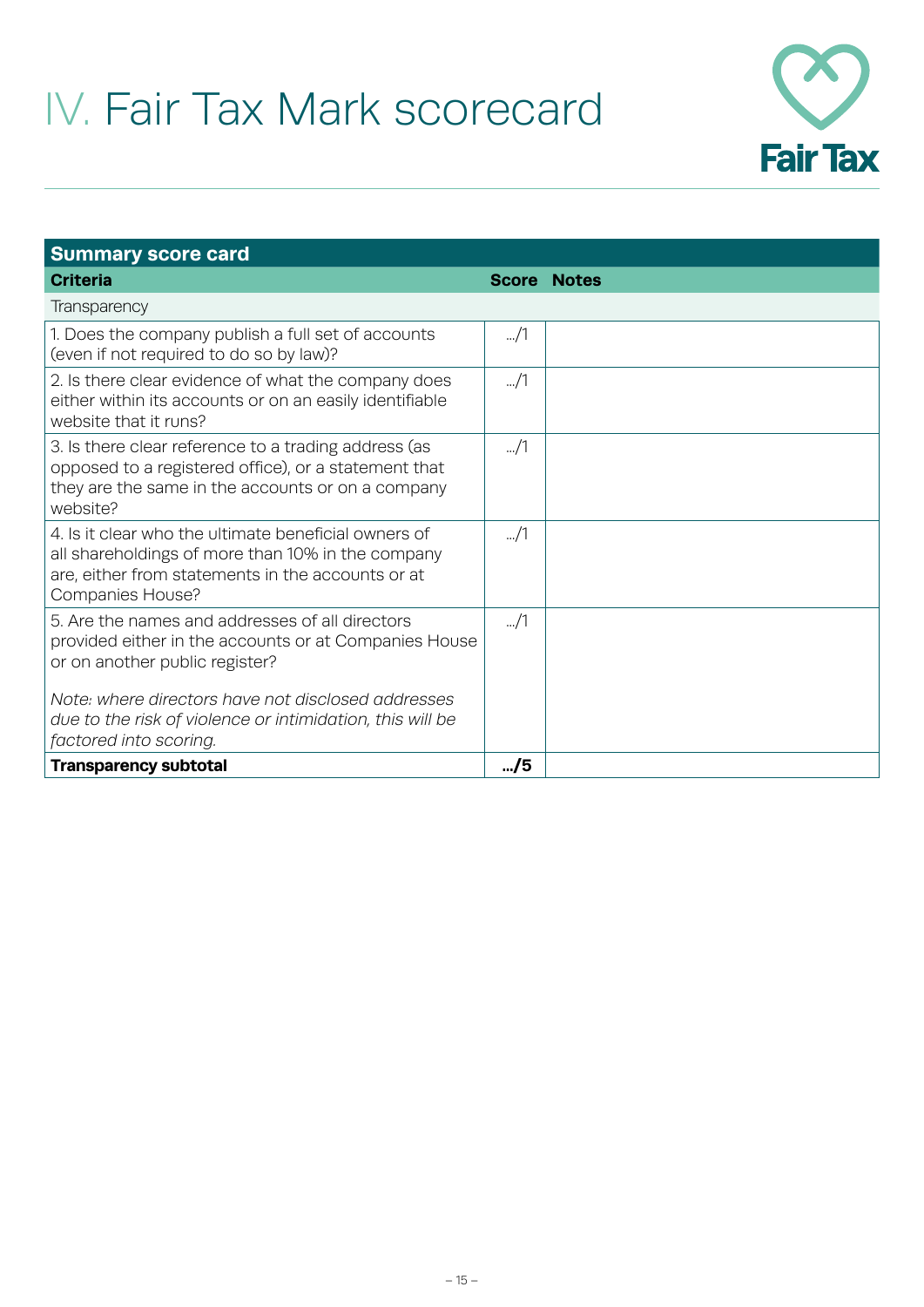| <b>Summary score card</b>                                                                                                                                                                                                                                                                                                                        |               |                    |  |  |  |
|--------------------------------------------------------------------------------------------------------------------------------------------------------------------------------------------------------------------------------------------------------------------------------------------------------------------------------------------------|---------------|--------------------|--|--|--|
| <b>Criteria</b>                                                                                                                                                                                                                                                                                                                                  |               | <b>Score Notes</b> |  |  |  |
| Tax rate, tax avoidance and disclosure                                                                                                                                                                                                                                                                                                           |               |                    |  |  |  |
| 6. Does the company have a tax policy either on its web<br>site or referred to in its accounts? (one point)                                                                                                                                                                                                                                      | /1            |                    |  |  |  |
| Does that tax policy say that the company will not (two<br>points for each):                                                                                                                                                                                                                                                                     |               |                    |  |  |  |
| - abuse tax havens?                                                                                                                                                                                                                                                                                                                              | $\frac{1}{2}$ |                    |  |  |  |
| - undertake tax avoidance e.g. by using artificial or<br>abusive transactions to reduce taxes paid?                                                                                                                                                                                                                                              | $\frac{1}{2}$ |                    |  |  |  |
| 7. Is the company's average tax rate within one<br>percentage point (four points), 1-3% (three), 3-5% (two)<br>or 5-7% (one) of the expected headline rate?                                                                                                                                                                                      | $\mu$ /4      |                    |  |  |  |
| Note: up to two bonus points (to a limit that the<br>total score in this section cannot exceed four) will be<br>granted if the marks from questions 8, 9 and 10 when<br>combined equal at least four points in total.                                                                                                                            |               |                    |  |  |  |
| 8. Does the company provide a numerical tax<br>reconciliation of its actual current tax charge to the<br>current tax charge that might be expected for the year<br>at the tax rate applying to the profits of the company?                                                                                                                       | $\frac{1}{2}$ |                    |  |  |  |
| Note: A bonus point may be added if at least 75% of<br>the reconciling items are precisely described e.g. using<br>such phrases as 'The impact of capital allowance<br>claims' or 'Reduced tax owing on capital gains arising'.<br>Terms such as 'Other' or 'Losses' (without explanation<br>being given) do not qualify in this respect.        |               |                    |  |  |  |
| 9. Does the company provide a written explanation as<br>to why its current tax charge differs from the charge<br>expected for the year at the tax rate applying to the<br>profits of the company?                                                                                                                                                | J1            |                    |  |  |  |
| 10. Does the company have a deferred tax note with<br>accompanying narrative explanation explaining why<br>deferred tax provisions or assets have arisen in the<br>period, how the balance of those assets or liabilities is<br>made up and when they are likely in practice to have an<br>impact on the company's tax bill? (one mark for each) | $\frac{1}{2}$ |                    |  |  |  |
| 11. Does the company disclose the total pay including<br>bonuses of the company directors, with the highest<br>paid director being disclosed separately?                                                                                                                                                                                         | $\ldots/1$    |                    |  |  |  |
| Tax rate, tax avoidance and disclosure subtotal                                                                                                                                                                                                                                                                                                  |               |                    |  |  |  |
| <b>Total</b>                                                                                                                                                                                                                                                                                                                                     | M/20          |                    |  |  |  |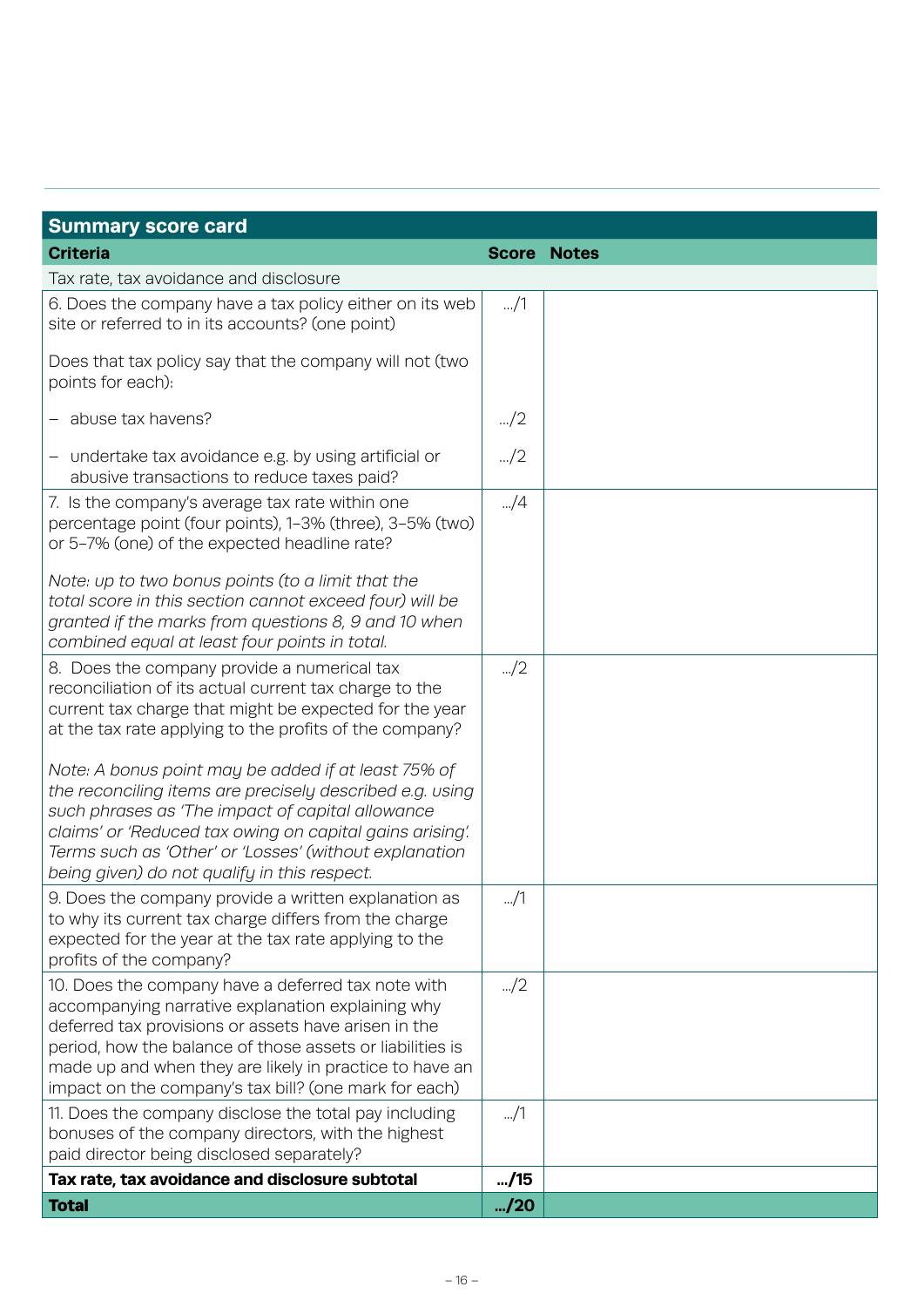## V. Fair Tax Mark technical committee



The criteria for this Fair Tax Mark Standard has been advised by a group of technical experts. The members of this group were at the time:

- Kate Clements, Chartered Accountant & Lecturer in Accounting, Heriot-Watt University
- Alex Cobham, Economist, Centre for Global Development
- Paul Gibson, Chartered Accountant, Mazars LLP
- Euan Grant, Former Inspector, HMRC
- Jonathan Gray, Director of Policy and Ideas, Open Knowledge Foundation
- Richard Lupson-Darnell, Chartered Tax Advisor
- Paul Monaghan, Director, Up the Ethics
- Richard Murphy, Tax Specialist, Tax Research UK
- David Quentin, Barrister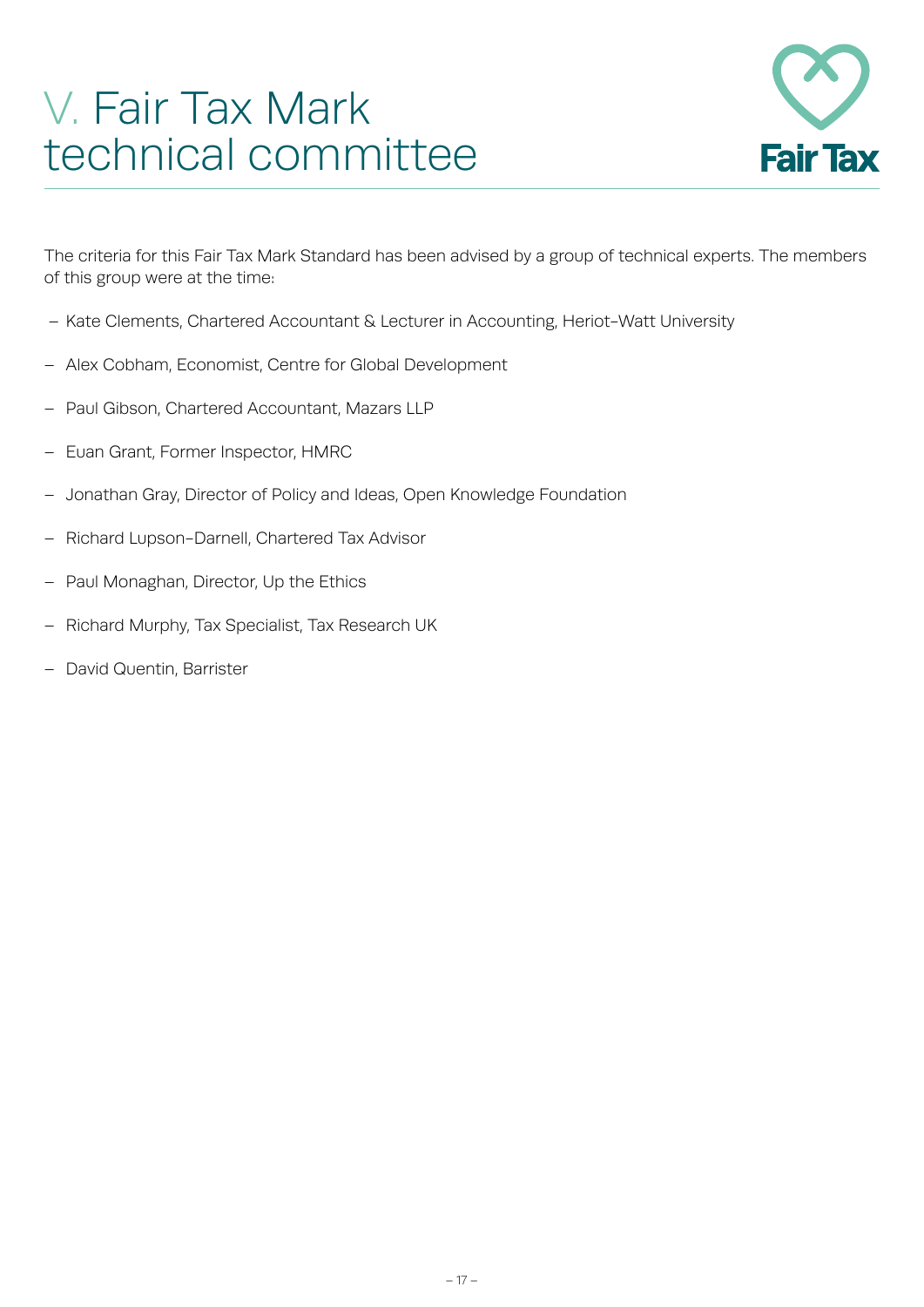## VI. About the Fair Tax Mark

## **About the Fair Tax Mark**

The Fair Tax Mark certification scheme was launched in February 2014 and seeks to encourage and recognise organisations that pay the right amount of corporation tax at the right time andin the right place. Certified businesses include FTSE-listed plcs, co-operatives, social enterprises and large private business. We operate as a not-for-profit community benefit society and believe that companies paying tax responsibly should be celebrated, and any race to the bottom resisted.

The Fair Tax Mark methodologies and criteria are drawn up via a combination of stakeholder dialogue and consultation with an independent committee of technical advisors drawn from academia and the professions. Three Standards have now been developed:

- Small Business, with a turnover of £1m or less
- Solely UK-based business
- UK-owned Multinational business

The Fair Tax Mark is based on business acknowledging, assuming responsibility for and being transparent about the impact of a company's taxation decision-making and policy. It is an indication that a business is accountable to a range of stakeholders, when it comes to tax.

At its most fundamental, it is a recognition that tax is more than a quantitative issue about the amount of tax paid; it is also an issue of qualitative importance and central to business culture and practice.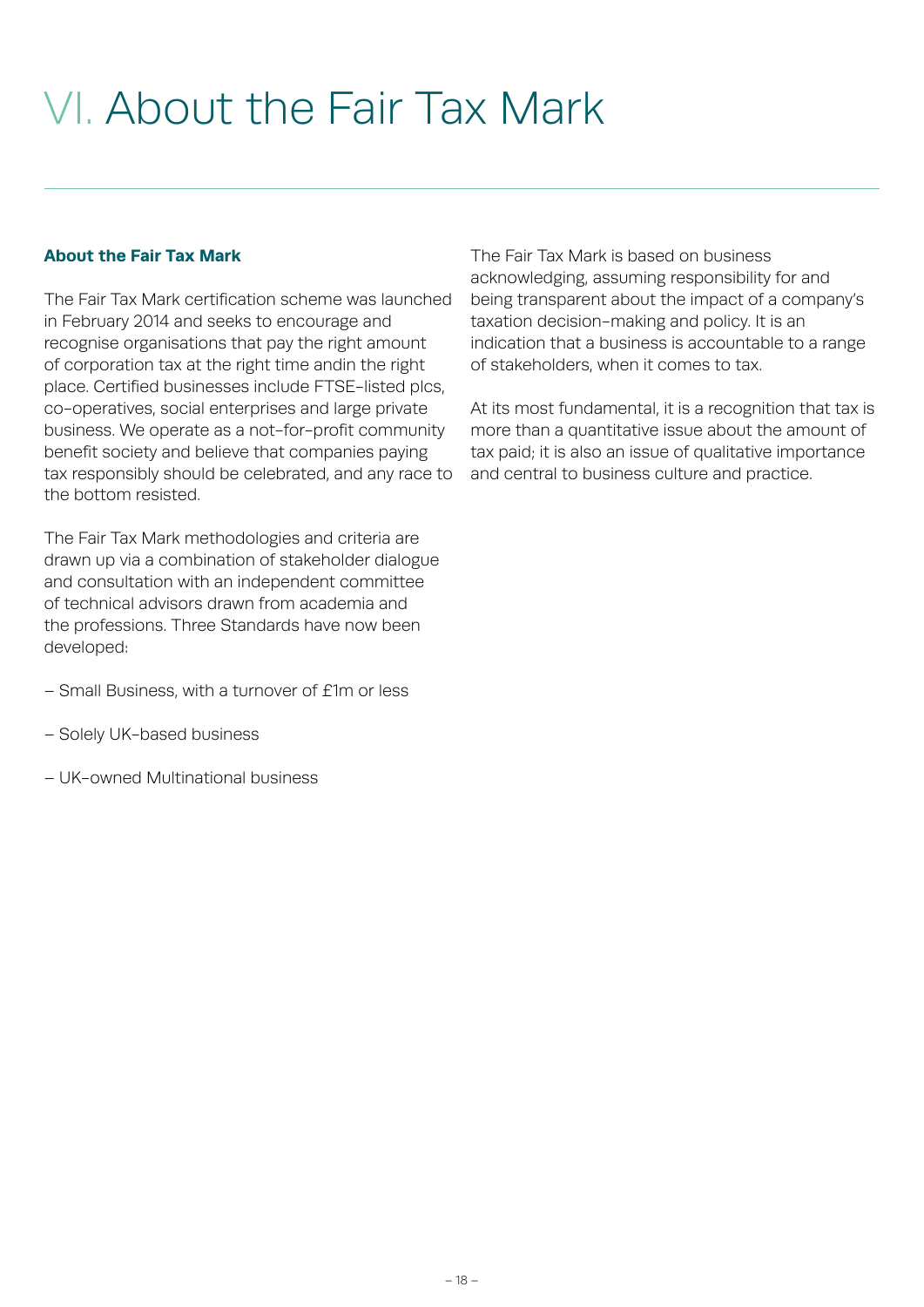# VII. References



<sup>1</sup> <http://www.ibe.org.uk/userfiles/pressreleases/attitudes2013.pdf>

<sup>2</sup> [http://www.cbi.org.uk/media-centre/news-articles/2013/05/seven-tax-principles-for-uk](http://www.cbi.org.uk/media-centre/news-articles/2013/05/seven-tax-principles-for-uk-businessproposed-by-cbi/)[businessproposed-by-cbi/](http://www.cbi.org.uk/media-centre/news-articles/2013/05/seven-tax-principles-for-uk-businessproposed-by-cbi/)

<sup>3</sup> [http://www.taxjustice.net/cms/upload/pdf/Sustainability\\_taxing\\_issues.pdf](http://www.taxjustice.net/cms/upload/pdf/Sustainability_taxing_issues.pdf)

4 Our definition of a tax haven is a country that scores above 60 on the Tax Justice Network Financial Secrecy Index. http://www.financialsecrecyindex.com/introduction/fsi-2018-results